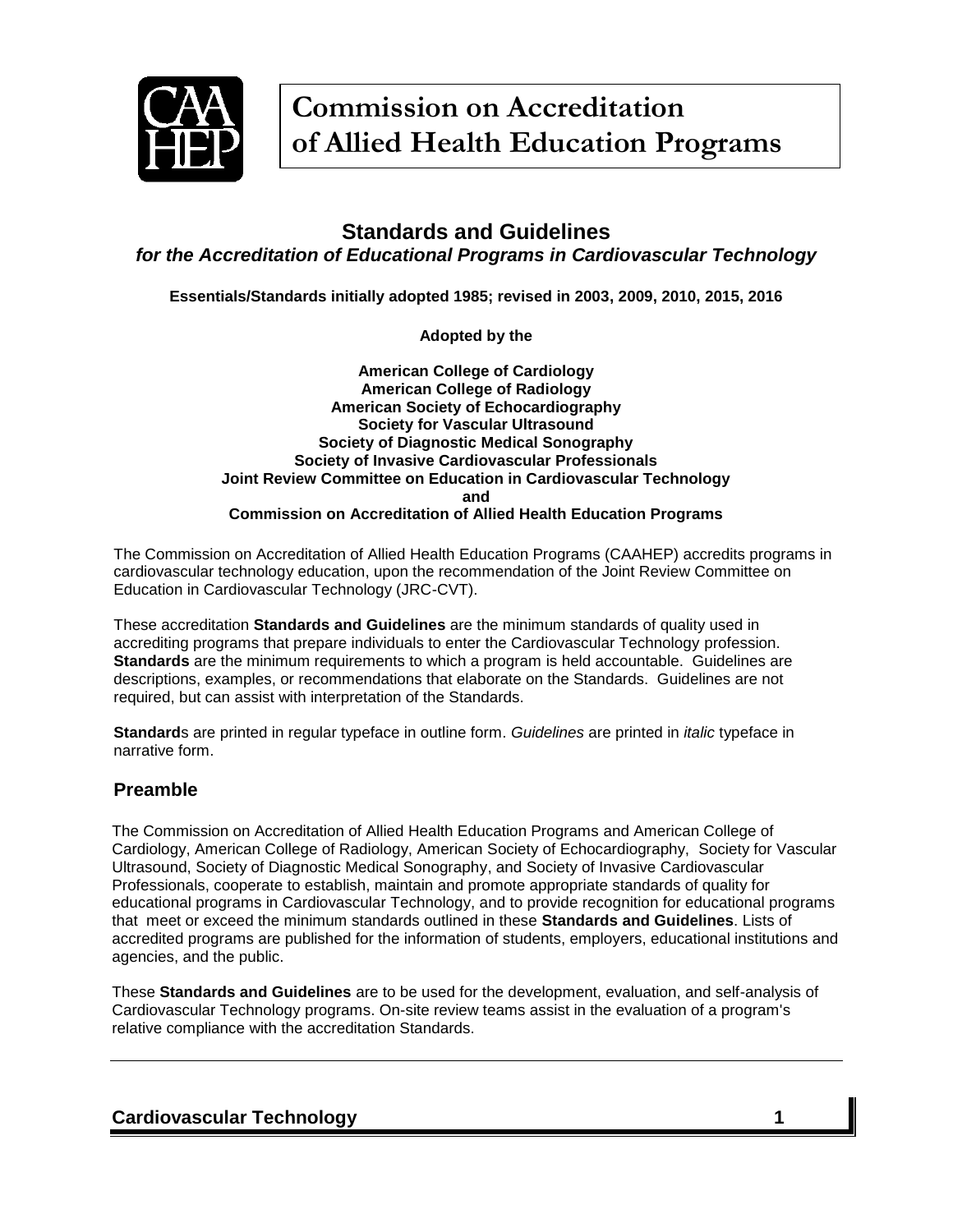### **Description of the Profession:**

Cardiovascular technology is an allied health profession specifically focused on the diagnosis and treatment of patients with cardiac and vascular disease. The technologist performs examinations at the request or direction of a physician. The technologist is proficient in the use of analytical equipment and sundry apparatus including placing such equipment on or into the patient, or placing the patient on the equipment, acquisition of diagnostic images, cognitive skills involving data measurement, professionalism for patient interactions, and knowledge of cardiac and vascular anatomy and pathphysiology.

Through subjective sampling and/or recording, the technologist proceeds with the examination to create an easily definable foundation of data from which a correct anatomic and physiologic diagnosis and/or treatment may be established for each patient.

The profession of cardiovascular technology encompasses five areas of diagnostic evaluation and/or interventional/therapeutic procedures: 1) invasive cardiovascular technology, 2) adult echocardiography, 3) pediatric echocardiography, 4) noninvasive vascular study, and 5) cardiac electrophysiology. The procedures performed by the cardiovascular technologist may be found in, but are not limited to, one of the following general settings:

- Invasive cardiovascular laboratories, including cardiac catheterization, blood gas and electrophysiology laboratories;
- Noninvasive cardiovascular laboratories, including echocardiography, exercise stress test and electrocardiography laboratories;
- Noninvasive vascular laboratories including Doppler ultrasound, and plethysmography laboratories;
- Cardiac pacing and electrophysiology laboratories, including electrophysiology laboratories and pacemaker clinics.

## **I. Sponsorship**

### **A. Sponsoring Institution**

A sponsoring institution must be at least one of the following:

1. A post-secondary academic institution accredited by an institutional accrediting agency that is recognized by the U.S. Department of Education, and authorized under applicable law or other acceptable authority to provide a post-secondary program, which awards a minimum of a diploma/certificate at the completion of the program.

The post-secondary academic institution must ensure that all graduates have obtained or will obtain a minimum of an associate degree upon completion of the cardiovascular technology program/concentration(s).

- 2. A foreign post-secondary academic institution acceptable to CAAHEP.
- 3. A hospital or medical center or branch of the United States Armed Forces.

### **B. Consortium Sponsor**

1. A consortium sponsor is an entity consisting of two or more members that exists for the purpose of operating an educational program. In such instances, at least one of the members of the consortium must meet the requirements of a sponsoring educational institution as described in I, A.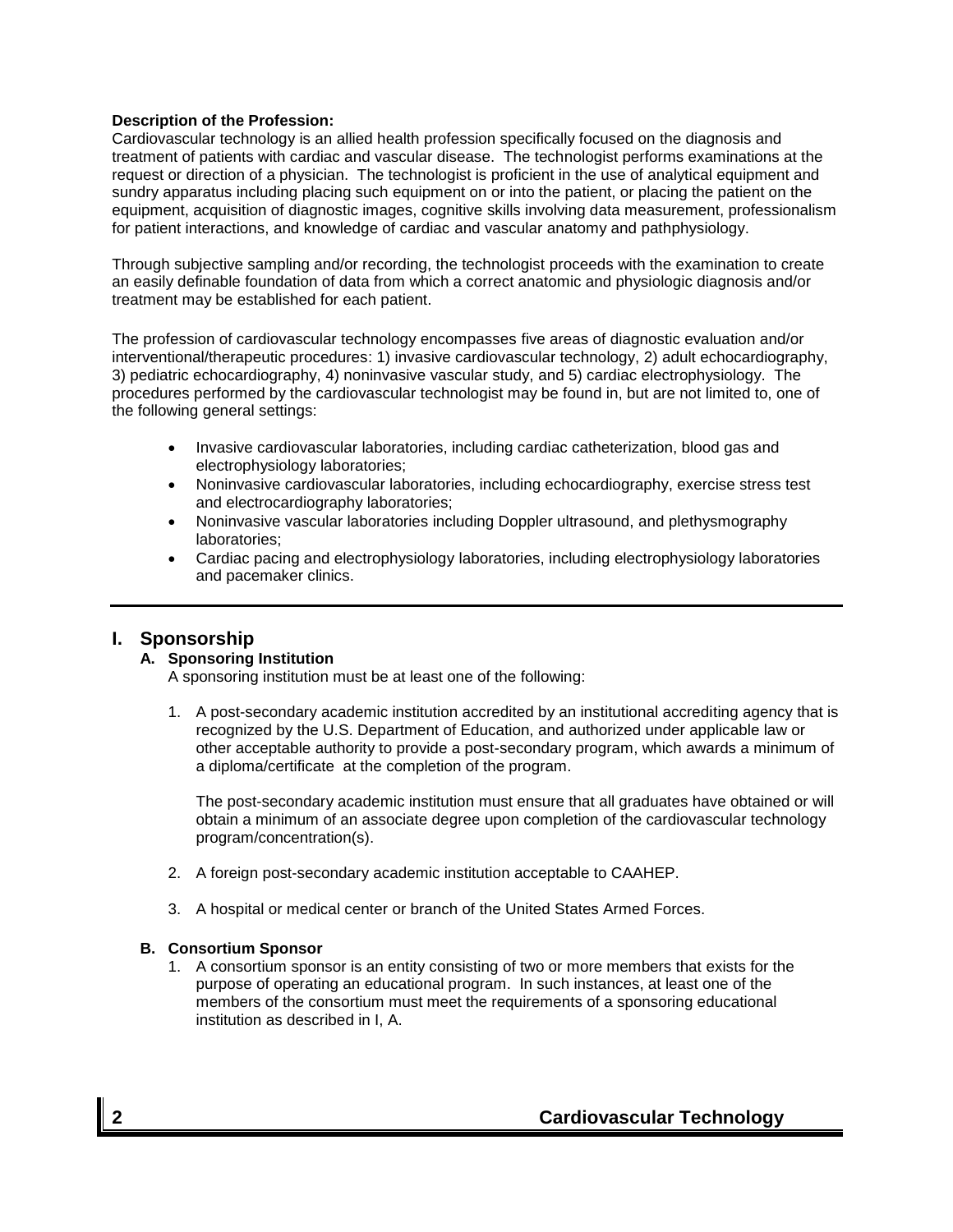2. The responsibilities of each member of the consortium must be clearly documented as a formal affiliation agreement or memorandum of understanding, which includes governance and lines of authority.

### **C. Responsibilities of Sponsor**

The Sponsor must assure that the provisions of these *Standards* are met.

### **II. Program Goals**

### **A. Program Goals and Outcomes**

There must be a written statement of the program's goals and learning domains consistent with and responsive to the demonstrated needs and expectations of the various communities of interest served by the educational program. The communities of interest that are served by the program must include, but are not limited to, students, graduates, faculty, sponsor administration, employers, physicians, and the public.

Program-specific statements of goals and learning domains provide the basis for program planning, implementation, and evaluation. Such goals and learning domains must be compatible with both the mission of the sponsoring institution(s), the expectations of the communities of interest, and nationally accepted standards of roles and functions. Goals and learning domains are based upon the substantiated needs of health care providers and employers, and the educational needs of the students served by the educational program.

#### **B. Appropriateness of Goals and Learning Domains**

The program must regularly assess its goals and learning domains. Program personnel must identify and respond to changes in the needs and/or expectations of its communities of interest.

An advisory committee, which is representative of these communities of interest named in these **Standards**, must be designated and charged with the responsibility of meeting at least annually, to assist program and sponsoring institutional personnel in formulating and periodically revising appropriate goals and learning domains, monitoring needs and expectations, and ensuring program responsiveness to change.

### **C. Minimum Expectations**

The program must have the following goal(s) defining minimum expectations:

- "To prepare competent entry-level cardiovascular technologists in the cognitive (knowledge), psychomotor (skills), and affective (behavior) learning domains for invasive cardiovascular technology " and/or
- "To prepare competent entry-level cardiovascular technologists in the cognitive (knowledge), psychomotor (skills), and affective (behavior) learning domains for adult echocardiography " and/or
- "To prepare competent entry-level cardiovascular technologists in the cognitive (knowledge), psychomotor (skills), and affective (behavior) learning domains for pediatric echocardiography and/or
- "To prepare competent entry-level cardiovascular technologists in the cognitive (knowledge), psychomotor (skills), and affective (behavior) learning domains for noninvasive vascular study" and/or
- "To prepare competent entry-level cardiovascular technologists in the cognitive (knowledge), psychomotor (skills), and affective (behavior) learning domains for cardiac electrophysiology."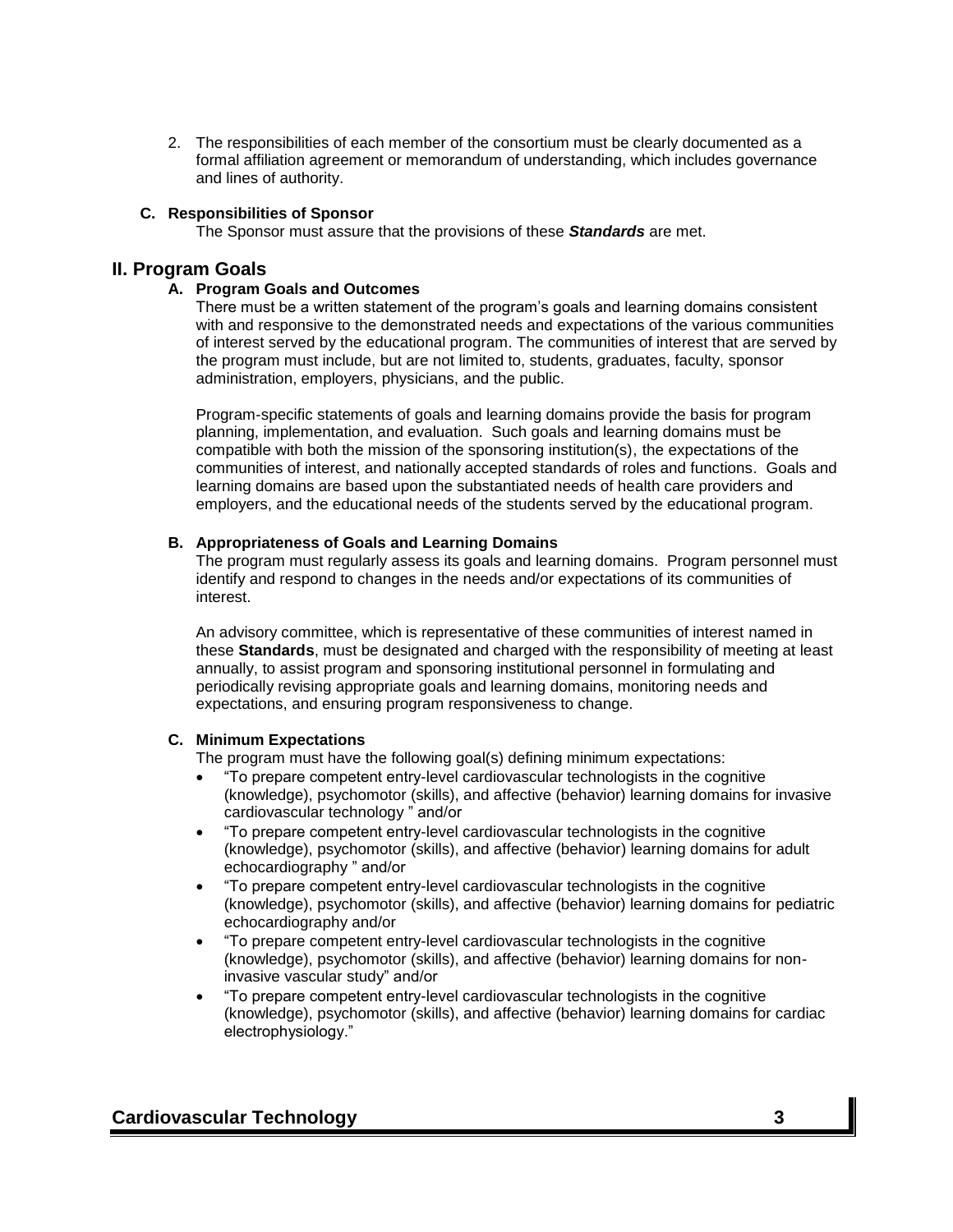Programs adopting educational goals beyond entry-level competence must clearly delineate this intent and provide evidence that all students have achieved the basic competencies prior to entry into the field.

*Sponsors may select one, two, three, four, or all five of the above Minimum Expectation statements. Accreditation is considered only for the specific Minimum Expectation statement(s) designated by each program, however, there may be inclusion of content from other concentration(s) as deemed appropriate by the sponsor.* 

### **III. Resources**

### **A. Type and Amount**

Program resources must be sufficient to ensure the achievement of the program's goals and outcomes. Resources must include, but are not limited to: faculty; clerical and support staff; curriculum; finances; offices; classroom, laboratory, and ancillary student facilities; clinical affiliates; equipment; supplies; computer resources; instructional reference materials, and faculty/staff continuing education.

### **B. Personnel**

The sponsor must appoint sufficient faculty and staff with the necessary qualifications to perform the functions identified in documented job descriptions and to achieve the program's stated goals and outcomes.

### **1. Program Director**

### **(a) Responsibilities**

The Program Director must assure achievement of the program's goals and outcomes, and is responsible for all aspects of the program, including the organization, administration, continuous review, planning, development and general effectiveness of the program. The Program Director must provide supervision, administration and coordination of the instructional staff in the academic and clinical phases of the educational program.

### **(b) Qualifications**

The Program Director must be a qualified faculty member and possess a higher level of education and/or professional experience than that for which the students in the program are being prepared. The Program Director must be registered in at least one of the cardiovascular specialties for which they assume a primary teaching role.

### **2. Medical Director**

#### **(a) Responsibilities**

The Medical Director of the program must provide the input necessary to ensure that the medical components of the curriculum, both didactic and supervised practice, meets current standards of medical practice.

#### **(b) Qualifications**

The Medical Director must be a licensed physician, Board certified in the field that he or she is practicing, with recognized qualifications (by training and/or experience) in the diagnosis of cardiac and/or vascular disease and must be knowledgeable in teaching the subjects assigned.

### **3. Faculty and/or Instructional Staff**

#### **(a) Responsibilities**

In classrooms, laboratories, and all clinical facilities where a student is assigned, there must be (a) qualified individual(s) clearly designated as liaison(s) to the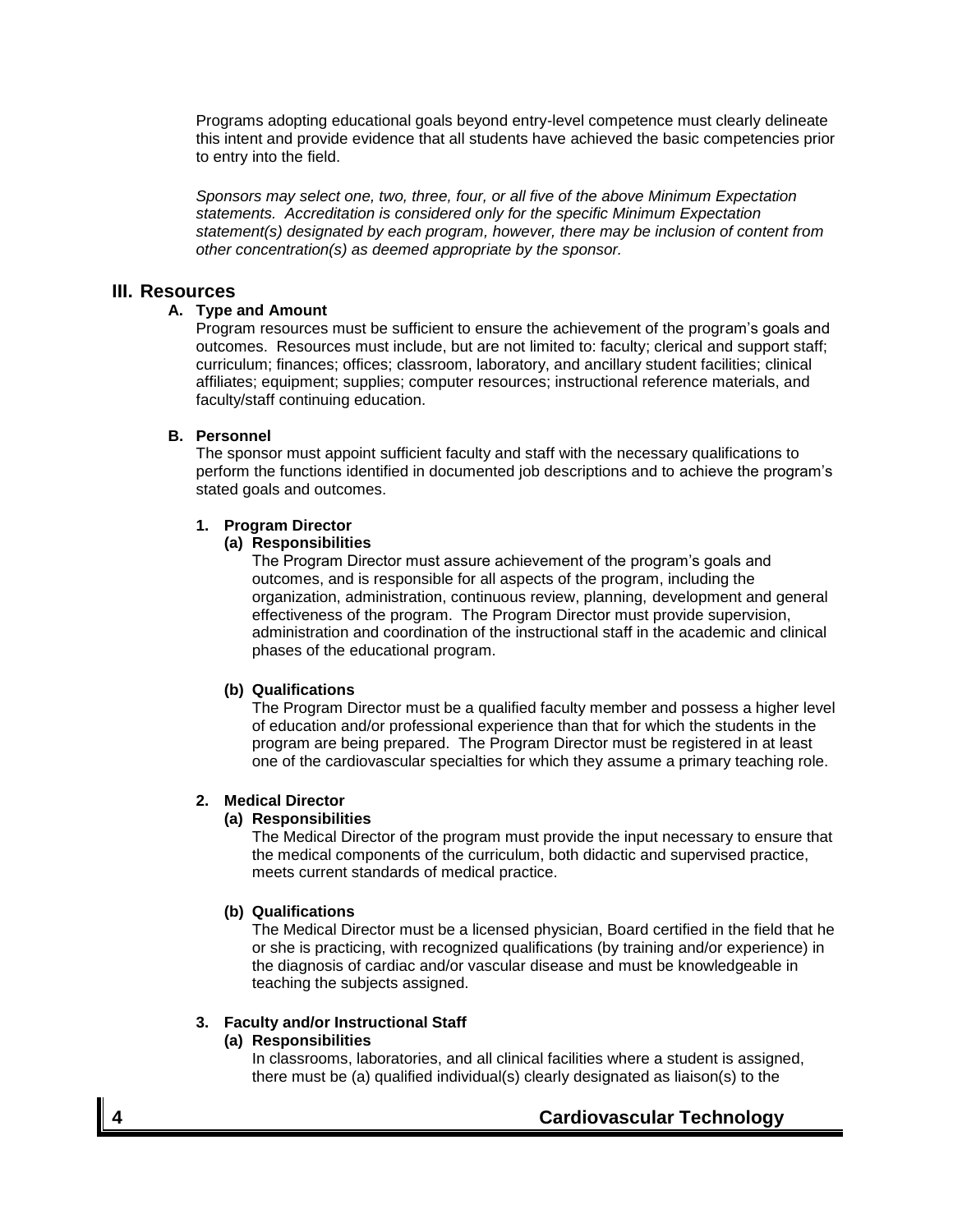program to provide instruction, supervision, and timely assessments of the student's progress in meeting program requirements.

*All faculty members, regardless of the extent of their participation, should be familiar with the goals of the program and should be able to demonstrate the ability to develop an organized plan of instruction and evaluation.*

#### **(b) Qualifications**

Instructors must possess appropriate credentials and knowledge in subject matter by virtue of training and experience, in teaching their assigned subjects.

*Important criteria for employment of faculty should include: a) knowledge of subject matter; b) ability to organize and present the subject; c) positive attitude toward teaching; and d) participation in continuing education designed to improve instructional skills and maintain professional competence.*

#### **C. Curriculum**

The curriculum must ensure the achievement of program goals and learning domains. Instruction must be an appropriate sequence of classroom, laboratory, and clinical activities. Instruction must be based on clearly written course syllabi that include course description, course objectives, methods of evaluation, topic outline, and competencies required for graduation.

*The curriculum evaluation method outlined by the JRC-CVT is one based on continuous quality improvement and outcome assessment. Programs should build into the evaluation process several intermediate and terminal outcome measures used to continuously monitor and adjust the curriculum and instruction methods to optimize student success.*

*The curriculum should include at least the three major areas of: a) Basic units of instruction; b) Cardiac and Vascular units of instruction; and c) Clinical instruction.*

*The core cardiovascular technology component of the curriculum should be derived from the cardiovascular technology professions themselves. To serve as guidelines, the professional societies have developed educational guidelines and/ or standards. These should serve as the driving source of the cardiovascular technology core curriculum and will be updated from time to time as the professions evolve.* 

*For programs seeking accreditation in invasive cardiovascular technology, refer to the "2015 Educational Guidelines for Invasive Cardiovascular Technology Personnel in the Cardiovascular Catheterization Laboratory," Cath Lab Digest, May 2015, vol. 23, no. 5, page 1, or the most recent curriculum published by the Society of Invasive Cardiovascular Professionals.* 

*For programs seeking accreditation in non-invasive cardiology, refer to the "Guidelines for Cardiac Sonographer Education: Recommendations of the American Society of Echocardiography (ASE) Sonographer Training and Education Committee," Ehler et al (JASE 2001; 14:77-84) and/or echocardiography portion of the ASE approved Sonographer core curriculum and/or the* National Education Curriculum for Sonography *2008.(see [www.jrccvt.org](http://www.jrccvt.org/) - Standards and Guidelines link) .*

*For programs seeking accreditation in non-invasive vascular study refer to the "Standards for Undergraduate Educational Programs in Vascular Technology" by the Society of Vascular Ultrasound and/or the* National Education Curriculum for Sonography *2008.(see [www.jrccvt.org](http://www.jrccvt.org/) - Standards and Guidelines link) .*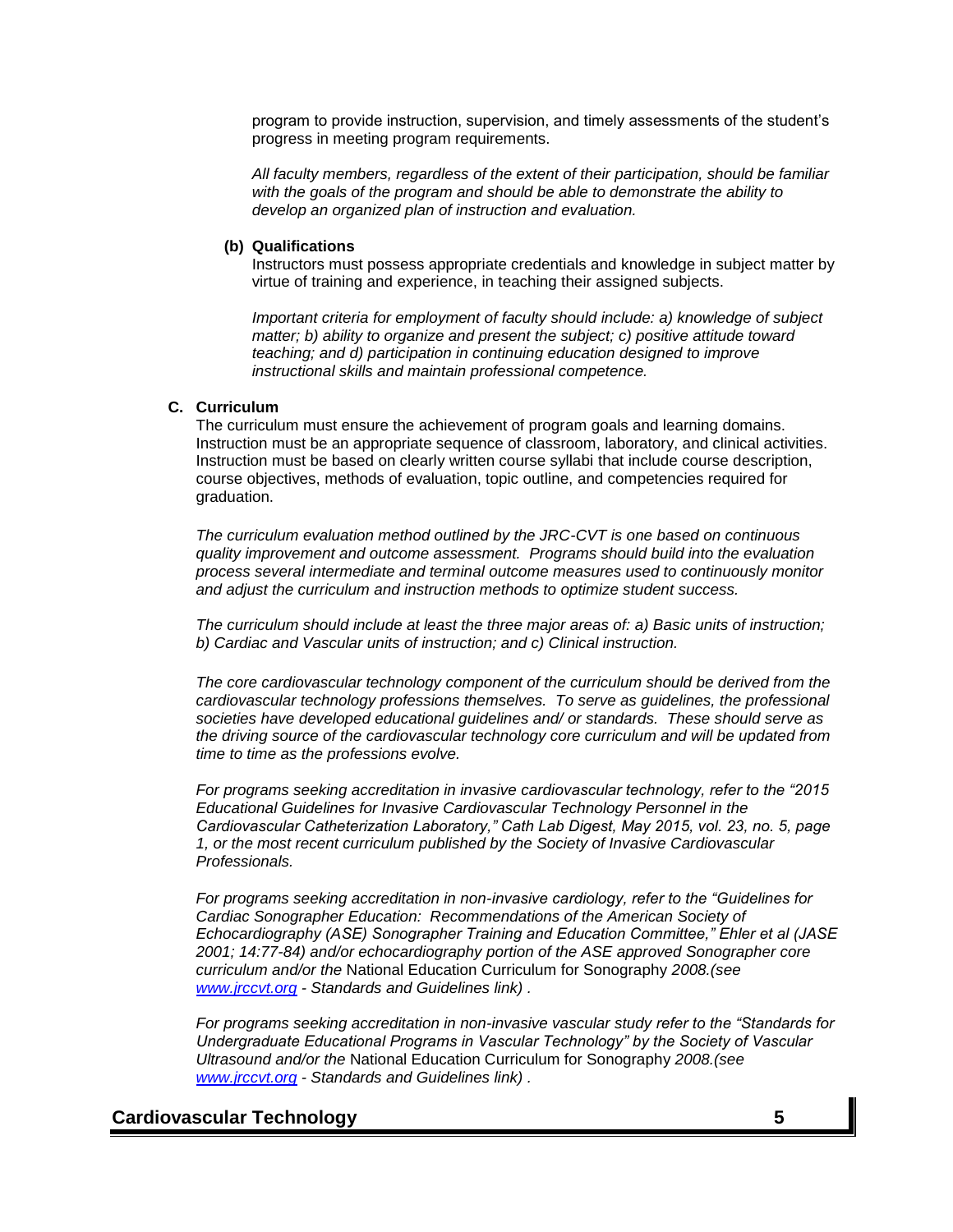*For programs seeking accreditation in cardiac electrophysiology, refer to the "Educational Cardiac Electrophysiology Guidelines: Society of Invasive Cardiovascular Professionals (SICP)," EP Lab Digest Issue, November 2015 vol. 15, no. 5, or the most recent curriculum published by the Society of Invasive Cardiovascular Professionals.* 

#### *Basic Units of Instruction*

*Suggested areas of instruction should combine both didactic instruction and structured laboratory experiences. The students should acquire a clear understanding of the basic sciences and how basic scientific principles relate to clinical applications in the cardiovascular technology field.*

#### *Suggested areas of instruction in the core curriculum*:

- *Introduction to the field of Cardiovascular Technology including patient care techniques and the hospital environment;*
- *General and/or Allied Sciences including basic statistics and general mathematics at a level approaching that of intermediate algebra;*
- *Human Anatomy and Physiology with emphasis on cardiac and vascular systems;*
- *Basic Pharmacology pertaining to cardiovascular drugs; and*
- *Basic medical Electronics and Medical Instrumentation.*

*Related subjects may be selected from courses or course components in health care and general science that would meet established program objectives and goals and could enhance the professional ability of the cardiovascular technologist. These might include courses in reading comprehension, technical writing, research techniques, microbiology, interpersonal relationships, speech, and foreign language.*

*Students who have mastered the basic areas of instruction may be brought to a higher level of understanding and confidence with a mixture of the required physiology, and electrical, physical and clinical principles involved in the cardiovascular field; an opportunity should be provided to obtain the necessary level of knowledge and skills to properly operate and become familiar with diagnostic and physiological instrumentation used in their particular clinical area of specialization.*

#### *Cardiac and Vascular Units of Instruction*

*The cardiac units of instruction include three major areas: invasive and noninvasive cardiology, and cardiac electrophysiology. Programs training students to work in an environment where ionizing radiation is used must include units of instruction in X-Ray generation, radiation safety for patients and radiation safety for staff. The vascular units of instruction should include subject matter relating to noninvasive vascular studies.*

#### *The clinical units of instruction should include:*

- *Cardiac and Vascular Pathophysiology*
- *Patient History and Physical Examination*
- *Patient Psychology, Care and Communications*
- *Cardiopulmonary Resuscitation*
- *Diagnostic & Therapeutic Measures*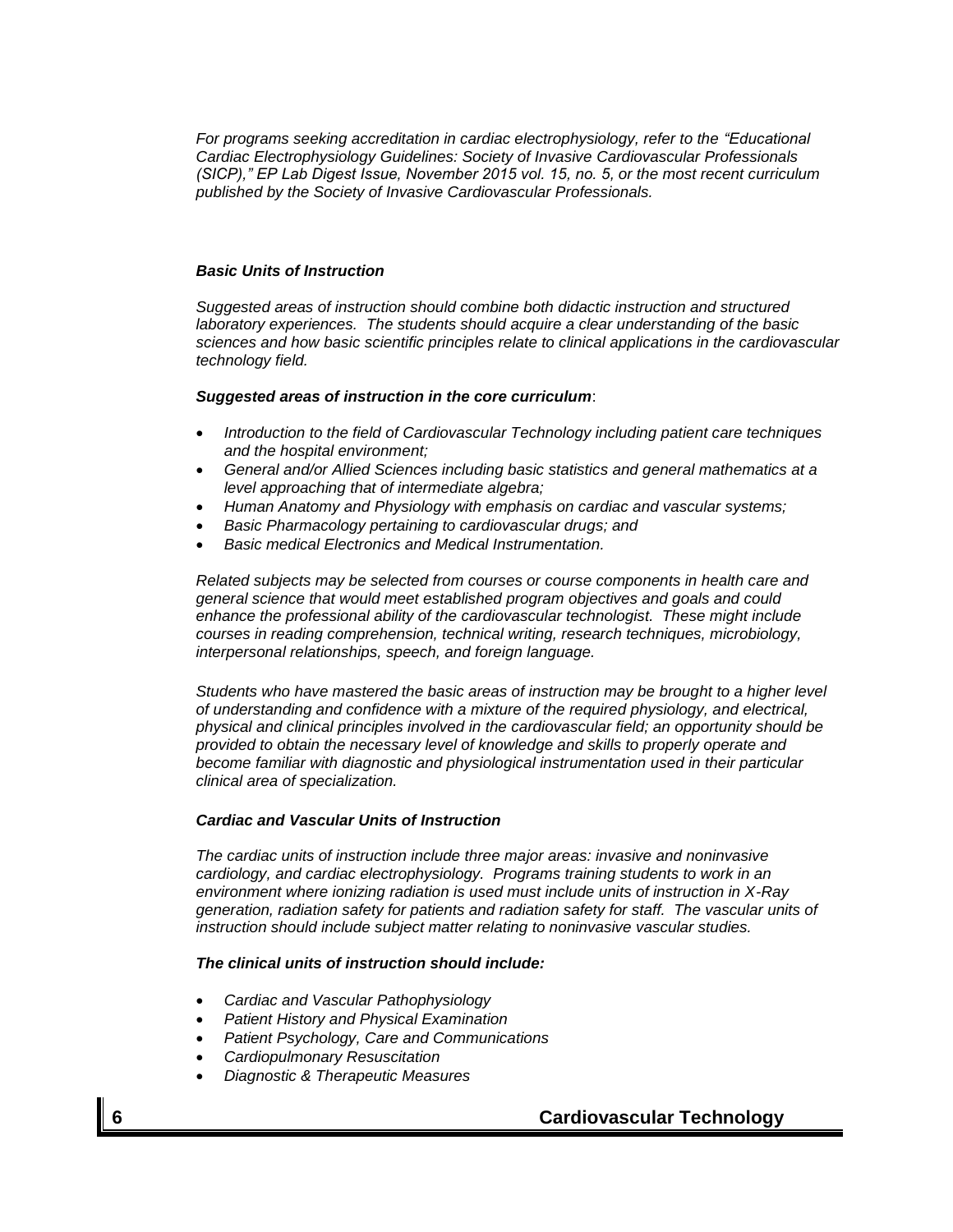- *Clinical Cardiac and Vascular Medicine and Surgery*
- *Statistics, Management of Data*
- *Physics*
- *Medical - Legal Ethics*

### **D. Resource Assessment**

The program must, at least annually, assess the appropriateness and effectiveness of the resources described in these standards. The results of resource assessment must be the basis for ongoing planning and appropriate change. An action plan must be developed when deficiencies are identified in the program resources. Implementation of the action plan must be documented and results measured by ongoing resource assessment.

## **IV. Student and Graduate Evaluation/Assessment**

### **A. Student Evaluation**

### **1. Frequency and Purpose**

Evaluation of students must be conducted on a recurrent basis and with sufficient frequency to provide both the students and program faculty with valid and timely indications of the students' progress toward and achievement of the competencies and learning domains stated in the curriculum.

#### **2. Documentation**

Records of student evaluations must be maintained in sufficient detail to document learning progress and achievements.

### **B. Outcomes Assessment**

#### **1. Outcomes Assessment**

The program must periodically assess its effectiveness in achieving its stated goals and learning domains. The results of this evaluation must be reflected in the review and timely revision of the program.

Outcomes assessments include, but are not limited to: national credentialing examinations performance, programmatic retention/attrition, graduate satisfaction, employer satisfaction, job placement (positive), and programmatic summative measures. The program must meet the outcomes assessment thresholds.

*Programmatic summative measures, if used, should contribute to assessing effectiveness in specific learning domains. "Positive Placement" means that the graduate is employed full or part-time in a related field; and/or continuing his/her education; and/or serving in the military.*

### **2. Outcomes Reporting**

The program must periodically submit its goal(s), learning domains, evaluation systems (including type, cut score, appropriateness), outcomes, its analysis of the outcomes and an appropriate action plan based on the analysis.

Programs not meeting the established thresholds must begin a dialogue with the JRC-CVT to develop an appropriate plan of action to respond to the identified shortcomings.

## **V. Fair Practices**

### **A. Publications and Disclosure**

1. Announcements, catalogs, publications, and advertising must accurately reflect the program offered.

## **Cardiovascular Technology 7**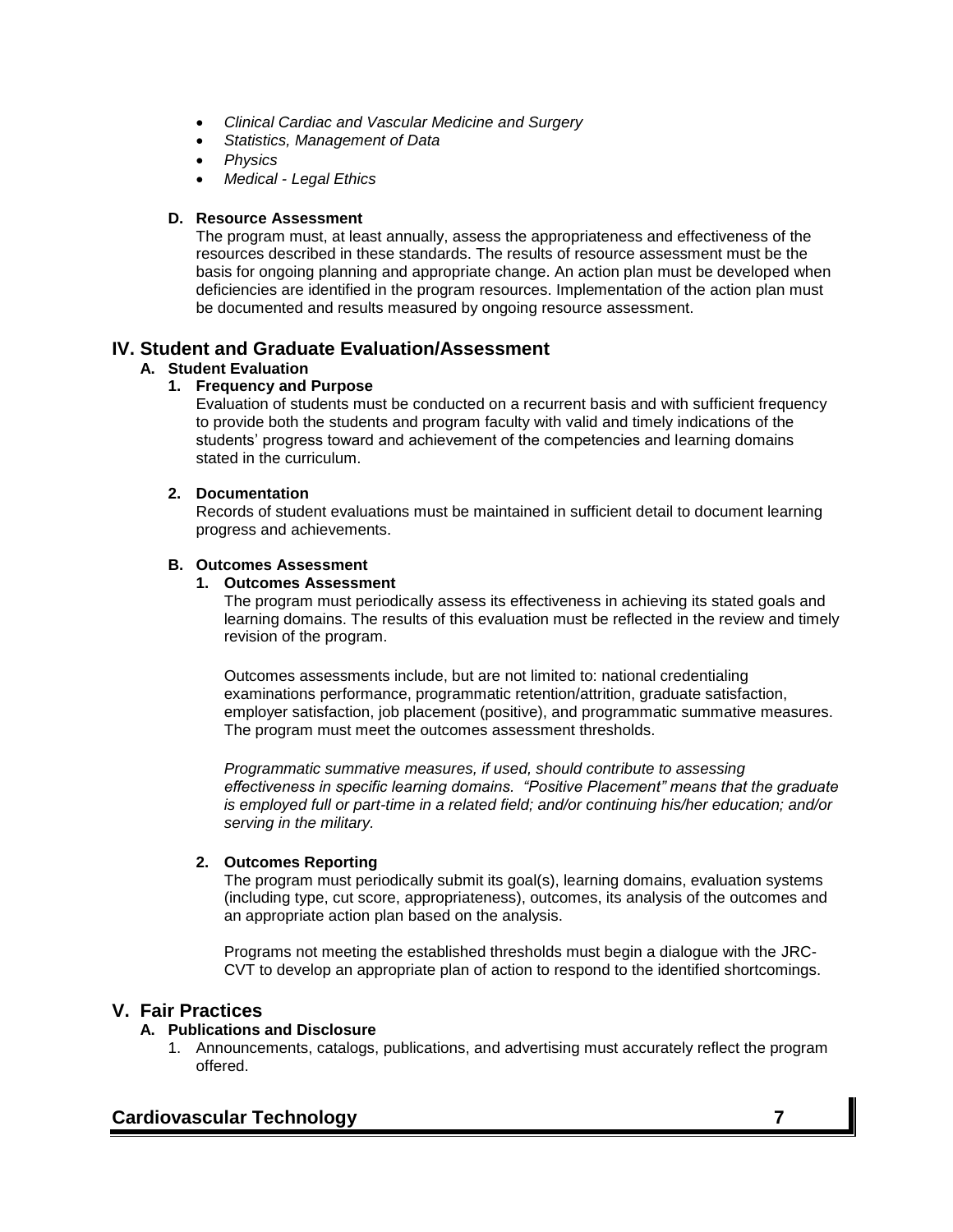- 2. At least the following must be made known to all applicants and students: the sponsor's institutional and programmatic accreditation status as well as the name, mailing address, web address, and phone number of the accrediting agencies; admissions policies and practices, including technical standards (when used), policies on advanced placement, transfer of credits, and credits for experiential learning; number of credits required for completion of the program; tuition/fees and other costs required to complete the program; policies and processes for withdrawal and for refunds of tuition/fees.
- 3. At least the following must be made known to all students: academic calendar; student grievance procedure; criteria for successful completion of each segment of the curriculum and graduation; and policies and processes by which students may perform clinical work while enrolled in the program.
- 4. The sponsor must maintain, and make available to the public, current and consistent summary information about student/graduate achievement that includes the results of one or more of the outcomes assessments required in these **Standards**.

*The sponsor should develop a suitable means of communicating to the communities of interest the achievement of students/graduates (e.g. through a website or electronic or printed documents).*

#### **B. Lawful and Non-discriminatory Practices**

All activities associated with the program, including student and faculty recruitment, student admission, and faculty employment practices, must be non-discriminatory and in accord with federal and state statutes, rules, and regulations. There must be a faculty grievance procedure made known to all paid faculty.

#### **C. Safeguards**

The health and safety of patients, students, and faculty associated with the educational activities of the students must be adequately safeguarded. All activities required in the program must be educational and students must not be substituted for staff.

#### **D. Student Records**

Satisfactory records must be maintained for student admission, advisement, counseling, and evaluation. Grades and credits for courses must be recorded on the student transcript and permanently maintained by the sponsor in a safe and accessible location.

#### **E. Substantive Change**

The sponsor must report substantive change(s) as described in Appendix A to CAAHEP/JRC-CVT in a timely manner. Additional substantive changes to be reported to JRC-CVT within the time limits prescribed include:

Changes to the institution's mission or objectives if these will affect the program; the institution's legal status or form of control; the addition or deletion of courses that represent a change in content or in method of delivery; the degree or credential level; clock hours to credit hours or vice versa; an increase or decrease in clock or credit hours for successful completion of a program or in the length of a program.

#### **F. Agreements**

There must be a formal affiliation agreement or memorandum of understanding between the sponsor and all other entities that participate in the education of the students describing the relationship, role, and responsibilities between the sponsor and that entity.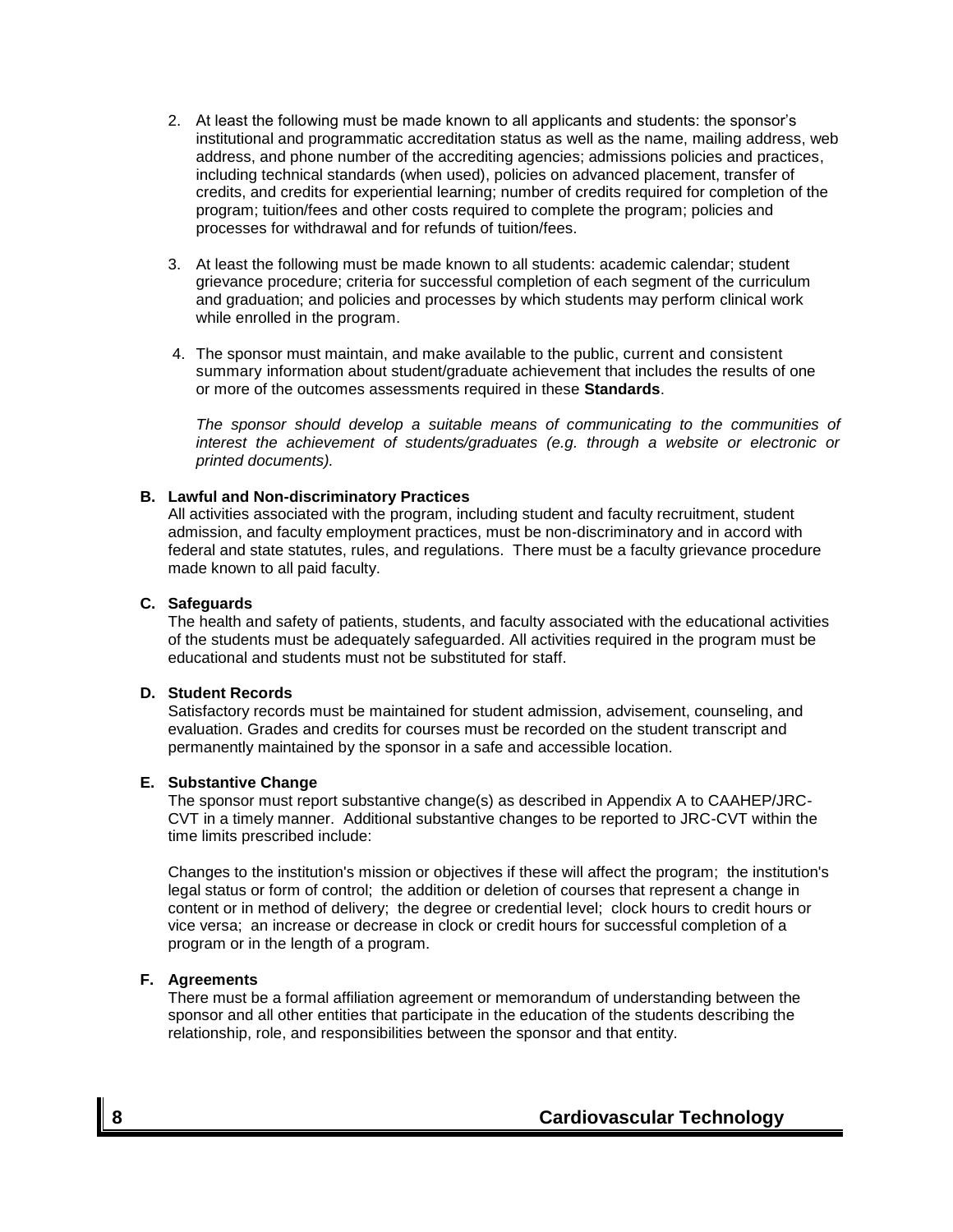## **APPENDIX A**

#### **Application, Maintenance and Administration of Accreditation**

#### **A. Program and Sponsor Responsibilities**

#### 1. **Applying for Initial Accreditation**

a. The chief executive officer or an officially designated representative of the sponsor completes a "Request for Accreditation Services" form and returns it to:

JRC-CVT 6 Pine Knoll Dr Beverly, MA 01915-1425 office@jrccvt.org

The "Request for Accreditation Services" form can be obtained from JRC-CVT, CAAHEP, or the CAAHEP website at www.caahep.org.

**Note:** There is **no** CAAHEP fee when applying for accreditation services; however, individual committees on accreditation may have an application fee.

b. The program undergoes a comprehensive review, which includes a written self-study report and an on-site review.

The self-study instructions and report form are available from the JRC-CVT. The on-site review will be scheduled in cooperation with the program and once the self-study report has been completed, submitted, and accepted by the JRC-CVT.

#### **2. Applying for Continuing Accreditation**

a. Upon written notice from the JRC-CVT, the Chief Executive Officer or an officially designated representative of the sponsor completes a "Request for Accreditation Services" form, and returns it to:

JRC-CVT 6 Pine Knoll Dr Beverly, MA 01915-1425 office@jrccvt.org

b. The program may undergo a comprehensive review in accordance with the policies and procedures of the JRC-CVT.

If it is determined that there were significant concerns with the on-site review, the sponsor may request a second site visit with a different team.

After the on-site review team submits a report of its findings, the sponsor is provided the opportunity to comment in writing and to correct factual errors prior to the JRC-CVT forwarding a recommendation to CAAHEP.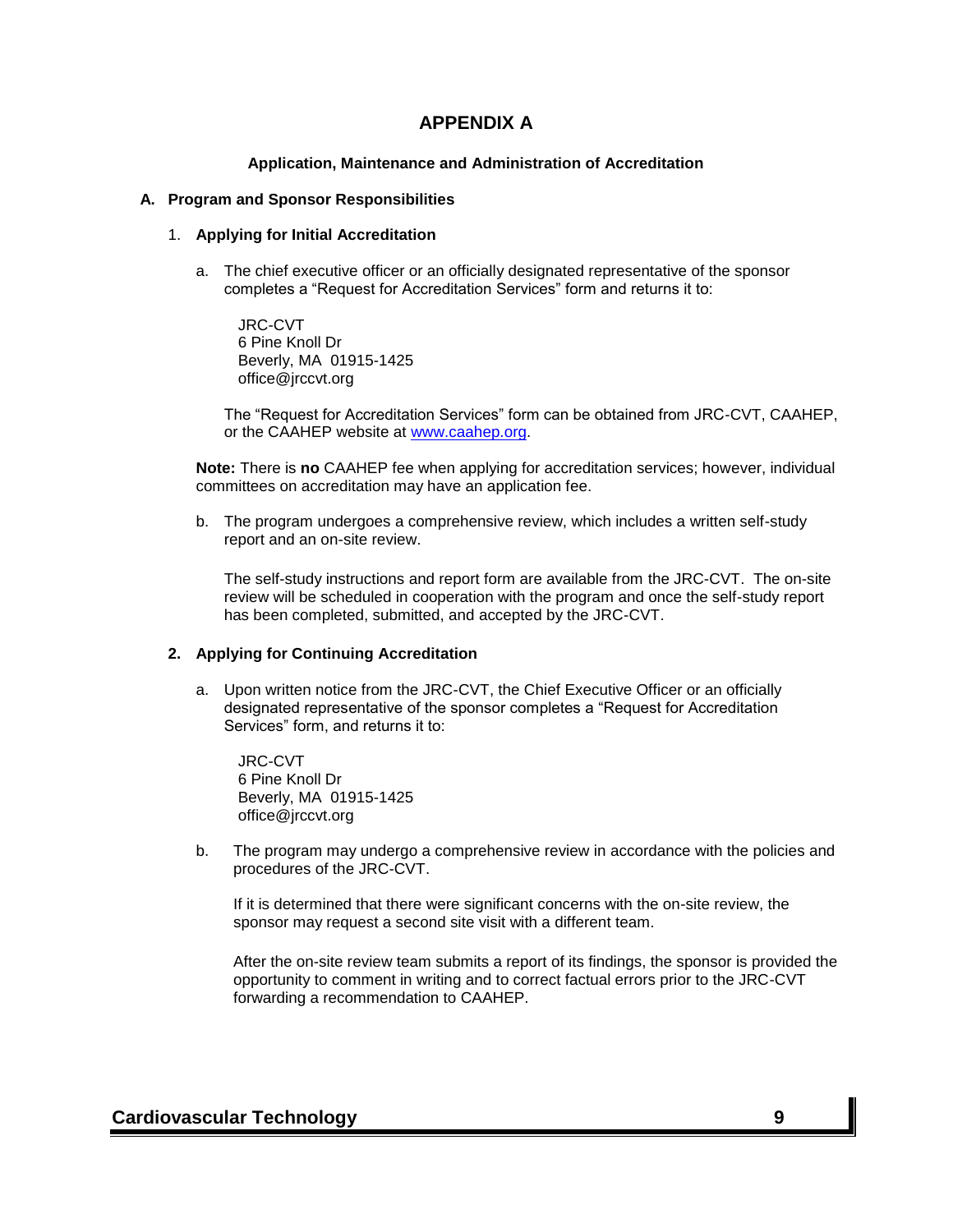### **3. Administrative Requirements for Maintaining Accreditation**

- a. The program must inform the JRC-CVT and CAAHEP within a reasonable period of time (as defined by the JRC-CVT and CAAHEP policies) of changes in Chief Executive Officer, Dean of Health Professions or equivalent position, and required program personnel.
- b. The sponsor must inform CAAHEP and the JRC-CVT of its intent to transfer program sponsorship. To begin the process for a Transfer of Sponsorship, the current sponsor must submit a letter (signed by the CEO or designated individual) to CAAHEP and the JRC-CVT that it is relinquishing its sponsorship of the program. Additionally, the new sponsor must submit a "Request for Transfer of Sponsorship Services" form. The JRC-CVT has the discretion of requesting a new self-study report with or without an on-site review. Applying for a transfer of sponsorship does not guarantee that the transfer of accreditation will be granted.
- c. The sponsor must promptly inform CAAHEP and the JRC-CVT of any adverse decision affecting its accreditation by recognized institutional accrediting agencies and/or state agencies (or their equivalent).
- d. Comprehensive reviews are scheduled by the JRC-CVT in accordance with its policies and procedures. The time between comprehensive reviews is determined by the JRC-CVT and based on the program's on-going compliance with the **Standards**. However, all programs must undergo a comprehensive review at least once every ten years.
- e. The program and the sponsor must pay JRC-CVT and CAAHEP fees within a reasonable period of time, as determined by the JRC-CVT and CAAHEP respectively.
- f. The sponsor must file all reports in a timely manner (self-study report, progress reports, annual reports, etc.) in accordance with JRC-CVT policy.
- g. The sponsor must agree to a reasonable on-site review date that provides sufficient time for CAAHEP to act on a JRC-CVT accreditation recommendation prior to the "next comprehensive review" period, which was designated by CAAHEP at the time of its last accreditation action, or a reasonable date otherwise designated by the JRC-CVT.

Failure to meet any of the aforementioned administrative requirements may lead to administrative probation and ultimately to the withdrawal of accreditation. CAAHEP will immediately rescind administrative probation once all administrative deficiencies have been rectified.

### **4. Voluntary Withdrawal of a CAAHEP-Accredited Program**

Voluntary withdrawal of accreditation from CAAHEP may be requested at any time by the Chief Executive Officer or an officially designated representative of the sponsor writing to CAAHEP indicating: the last date of student enrollment, the desired effective date of the voluntary withdrawal, and the location where all records will be kept for students who have completed the program.

#### **5. Requesting Inactive Status of a CAAHEP-Accredited Program**

Inactive status may be requested from CAAHEP at any time by the Chief Executive Officer or an officially designated representative of the sponsor writing to CAAHEP indicating the desired date to become inactive. No students can be enrolled or matriculated in the program at any time during the time period in which the program is on inactive status. The maximum period for